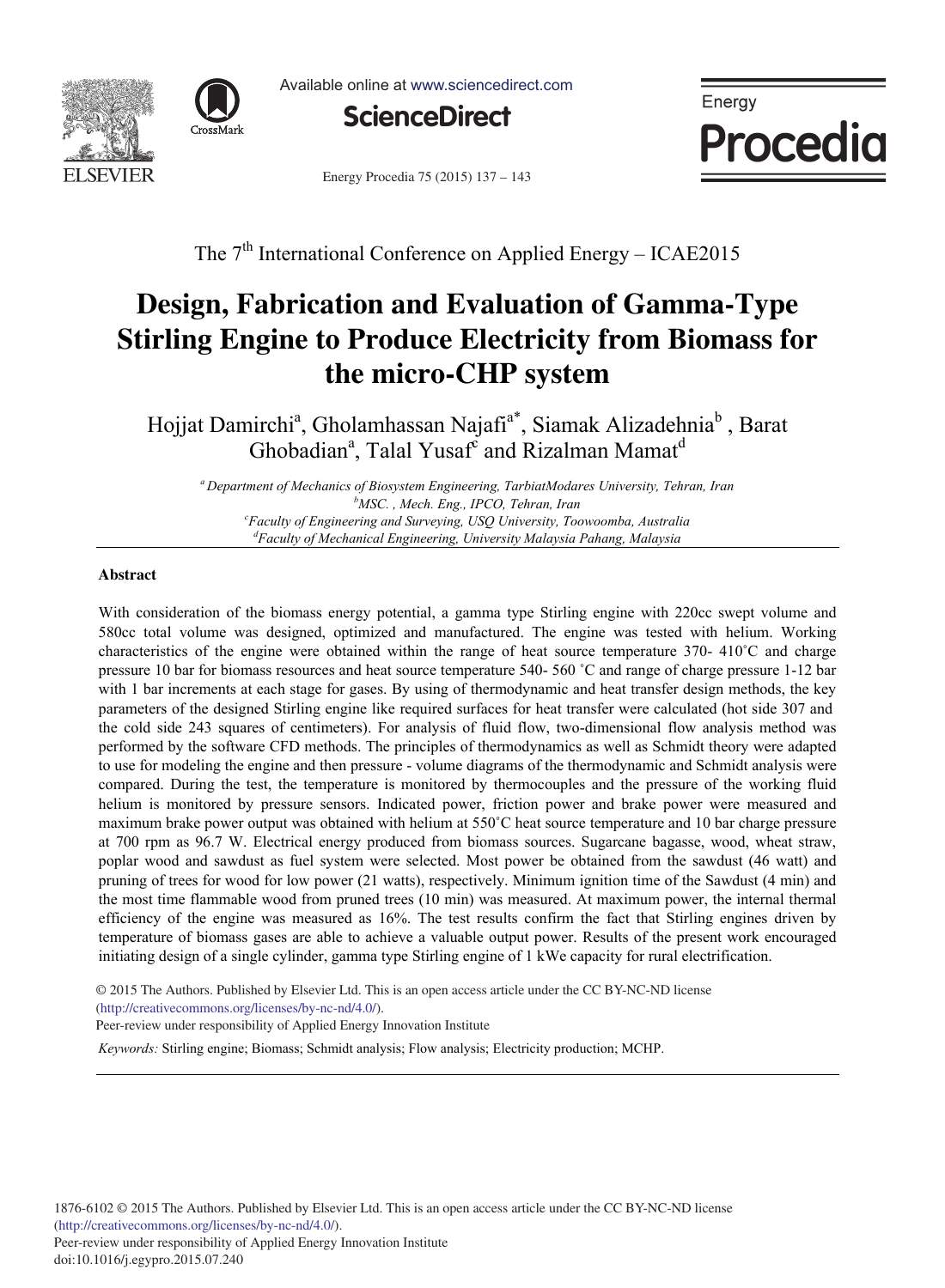#### **1. Introduction**

Stirling engines have been investigated as the new technology for micro combined heat and power applications. As external combustion engines permitting close control of the combustion process, their characteristics of low emissions, high efficiency, reliability, extended service intervals, low noise and vibration levels are all well suited to the demands of micro-CHP with stirling engines systems [1]. The performance of Stirling engines as external combustion engines meets the demands of the efficient use of energy and environmental security and therefore they are the topic of present attention in technical investigate and engineering requests [1]. Among external combustion engines, Stirling engines has been investigated due to numerous benefits such as the ability to operate from any heat source, quiet operation with low noise and vibration releasing low pollutant emissions, requiring less maintenance and high efficiency [2]. Stirling engine can operate with heat as energy input and can produce electricity. These engines could be applied to the MCHP systems (Micro Combined Heat and Power) driven by solar, biogas, mid-high temperature waste gases [3].

# **2. Materials and Methods**

It has been proved that a practical Stirling cycle always departs significantly from the ideal cycle mainly due to the performance of the heat exchanger and the regenerator. Some detailed analysis with practical values and examples of the engine are given by Organ [4]. For this calculation model the equation set of Urieli and Berchowitz is used. Fig. 1 shows the model that the analysis is based on. A Stirling engine consists of mainly five spaces: compression (c), cooler (k), regenerator (r), heater (h) and expansion space (e), so there are five interfaces, displayed in Fig. 1.



**Fig. 1.** Calculation model

The engine analysis is done for the heat transfer to working gas by evaluating the area enclosed in PV diagram. For the analysis it has been assumed that total mass of working gas in the machine is constant.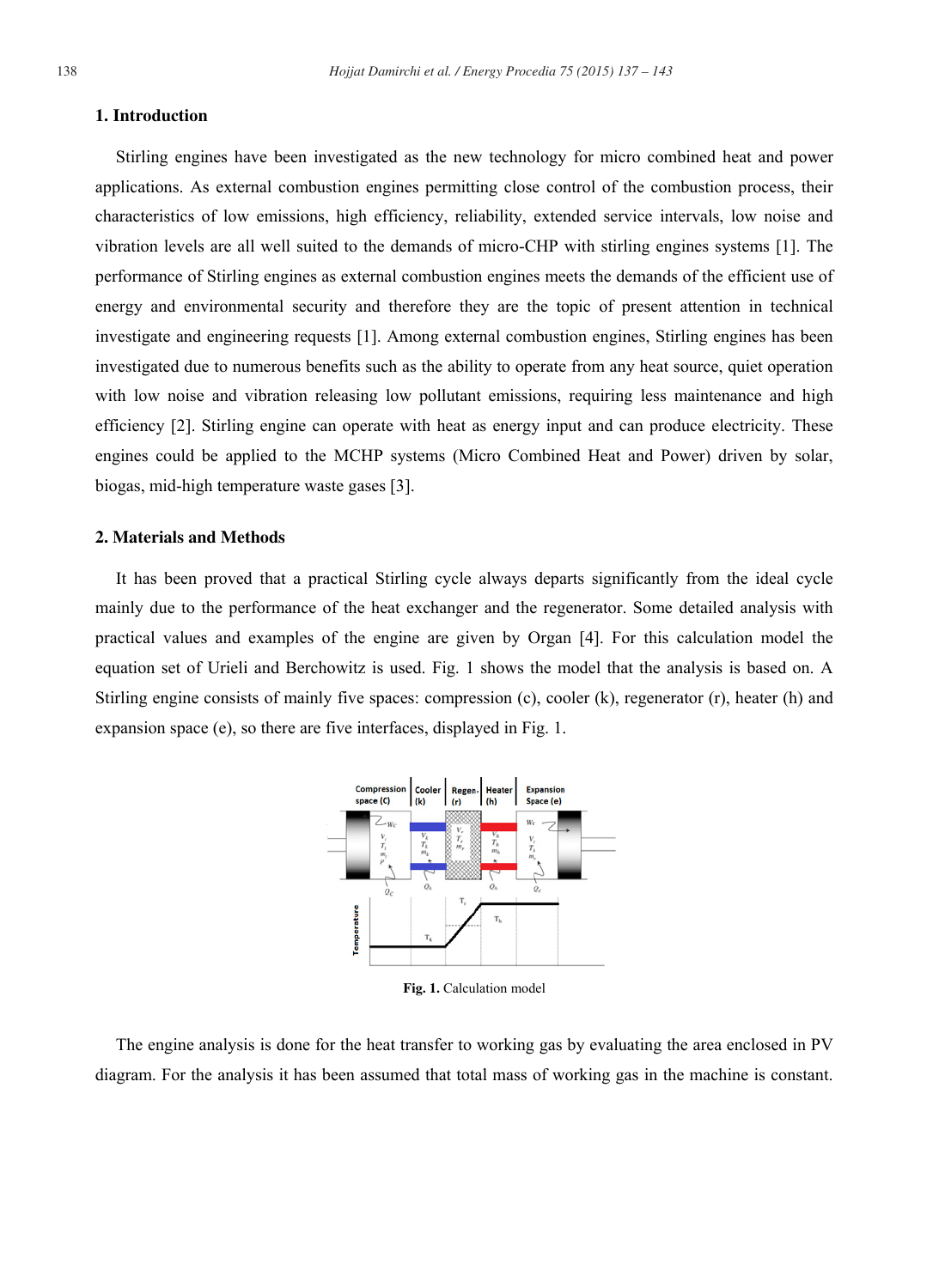The first analysis of a Stirling engine was published by Schmidt in 1871 [5]. Schmidt obtained close theory, which provides sinusoidal volume variation of working space in the reciprocating engines. Theory retains the major assumptions of isothermal compression and expansion and of perfect regeneration. It, thus remains highly idealized, but is certainly more realistic than the ideal Stirling cycle. Stirling engines employ air, hydrogen, helium and nitrogen as working fluid. Commonly, due to higher heat transfer capabilities of hydrogen and helium, these gases are applied. Hydrogen is thermodynamically a better choice, however not safe to work. Helium is a noble gas and safer to use. With consideration of the biomass energy potential, a gamma type Stirling engine with 220cc swept volume and 580cc total volume was designed, optimized and manufactured (figure 2). The engine was tested with helium.



**Fig. 2.** (a) and (b) Schematic diagram of Stirling engine , (c) Real Stirling engine and its specifications

The manufactured stirling engine has been evaluated by different procedures to measure the performance parameters with coupling of pressure sensor, cranck angle encoder, thermocouple (figure 3). Then for produce electricity from biomass, system coupled with CHP system (figure 3).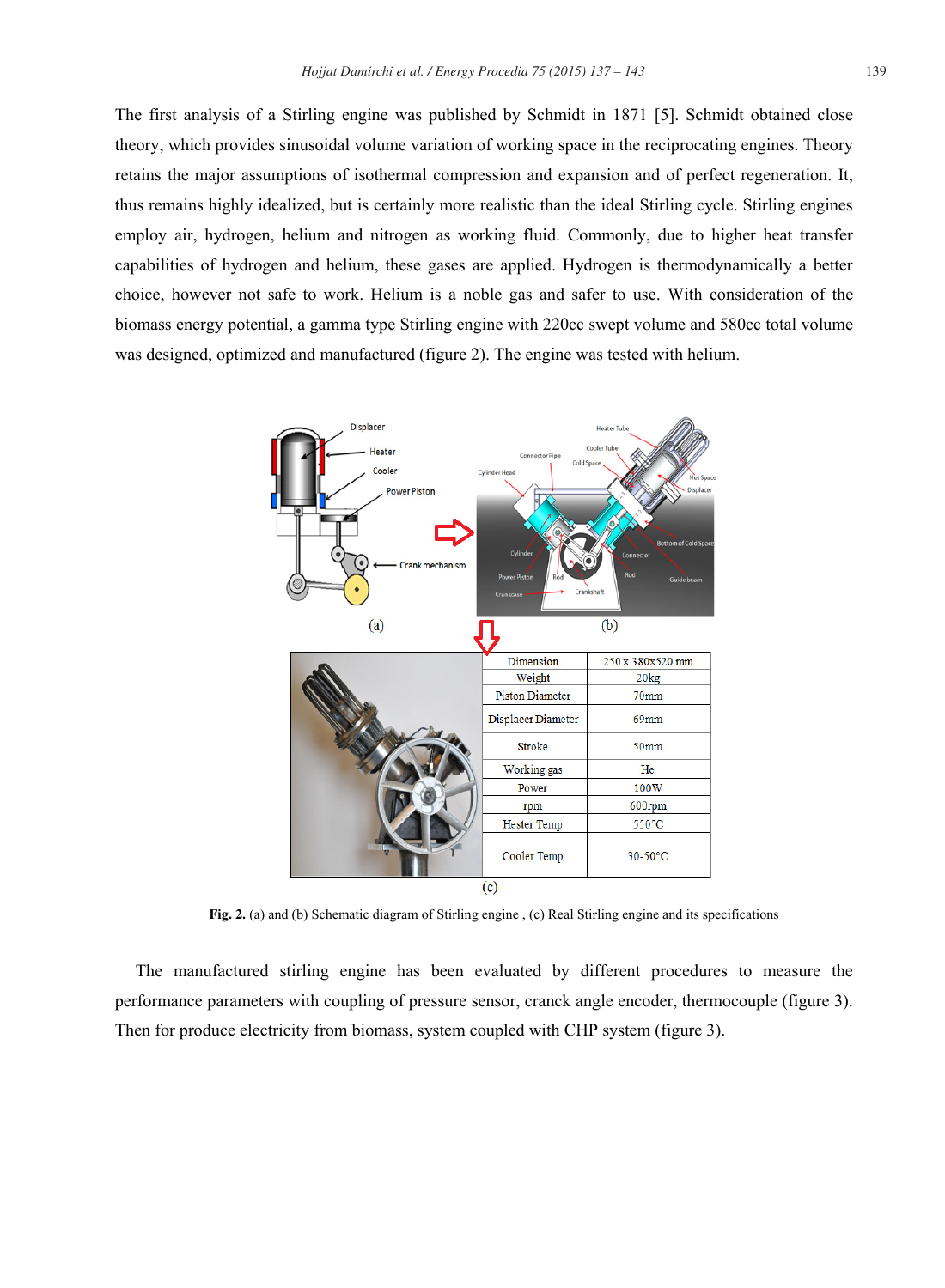

**Fig. 3.** Coupling of stirling engine with micro combined heat and power (MCHP) system

# **3. Results and discussions**

By using of thermodynamic and heat transfer design methods, the key parameters of the designed Stirling engine like required surfaces for heat transfer were calculated (hot side 307 and the cold side 243 squares of centimeters). For analysis of fluid flow, two-dimensional flow analysis method was performed by the software CFD methods. results of CFD analysis has been indicated at figure 4.



**Fig. 4.** CFD analysis of stirling engine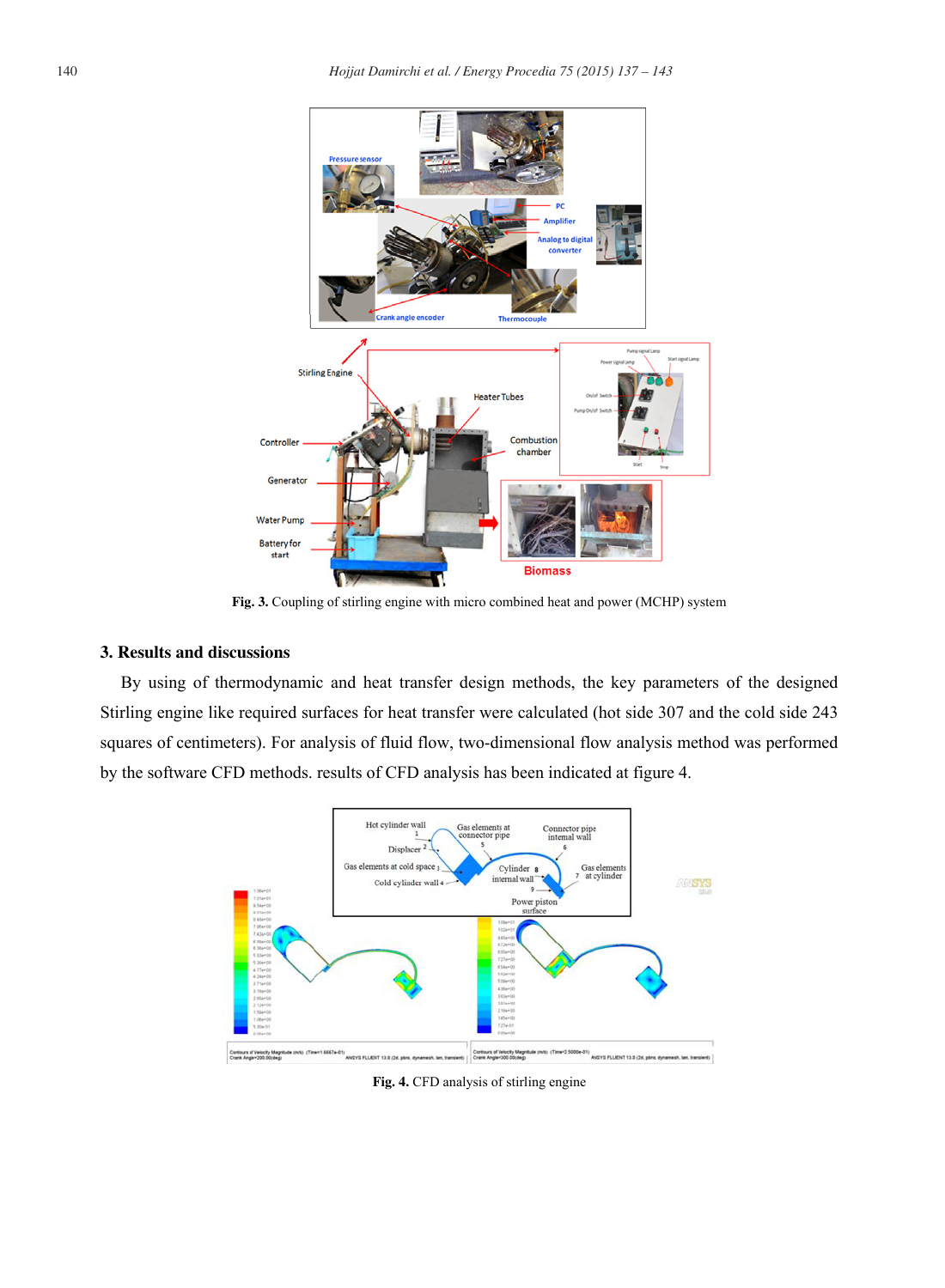The principles of thermodynamics as well as Schmidt theory were adapted to use for modeling the engine and then pressure - volume (P-V) diagrams of the thermodynamic and Schmidt analysis were compared and results proved that there is good agreement between thermodynamics and Schmidt analysis (figure 5). Indicated power, friction power and brake power were measured and maximum brake power output was obtained with helium at 550˚C heat source temperature and 10 bar charge pressure at 700 rpm as 96.7 W (figure 6).



**Fig. 5.** (a) P-V diagram for ideal cycle with Schmidth cycle, (b) Comparison of P-V diagram for ideal cycle with Schmidth cycle



**Fig. 6.** (a) Friction power, (b) Brake power and (c) Indicated power (pressure) of tested stirling engine, (d) P-V diagram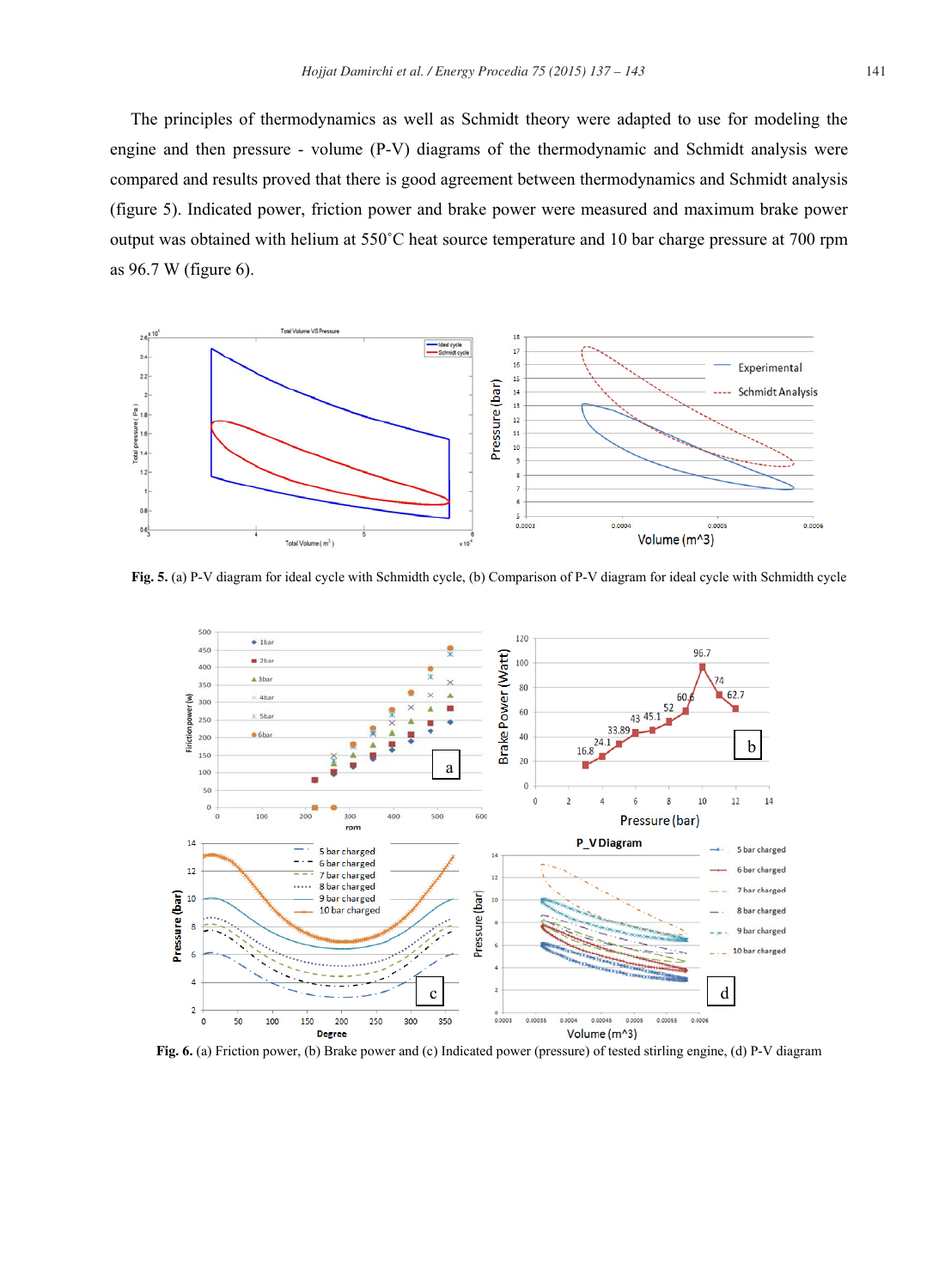Electrical energy produced from burning of biomass and flammable agricultural wastes (biomass sources). Sugarcane bagasse, wood resulting from pruning orchards, wheat straw, poplar wood and sawdust as fuel system were selected. Most power be obtained from the sawdust (46 watt) and pruning of trees for wood for low power (21 watts), respectively. Minimum ignition time of the Sawdust (4 min) and the most time flammable wood from pruned trees (10 min) was measured. At maximum power, the internal thermal efficiency of the engine was measured as 16%. The test results confirm the fact that Stirling engines driven by temperature of biomass gases are able to achieve a valuable output power. (figure 7).



**Fig. 7.** Electrical power produced from burning of biomass and flammable agricultural wastes (biomass sources) (b) Ignition time of biomass sources

### **5. Conclusions**

The test results confirmed the fact that Stirling engines driven by temperature of biomass gases are able to achieve a valuable output power. Maximum brake power output was obtained with helium at 550˚C heat source temperature and 10 bar charge pressure at 700 rpm as 96.7 W. Electrical energy produced from biomass sources. Most power be obtained from the sawdust (46 watt) and pruning of trees for wood for low power (21 watts), respectively. Minimum ignition time of the Sawdust (4 min) and the most time flammable wood from pruned trees (10 min) was measured. At maximum power, the internal thermal efficiency of the stirling engine was measured as 16%. Results of the present work encouraged initiating design of a single cylinder, gamma type Stirling engine of 1 kWe capacity for rural electrification.

#### **References**

- 1. Harrison, J. and E. On, *Stirling engine systems for small and micro combined heat and power (CHP) applications.* Small and Micro Combined Heat and Power (CHP) Systems, 2011, p.179-205.
- 2. Thombare, D.G. and S.K.Vermab, *Technological development in the Stirling cycle engines.* Renewable and Sustainable Energy Reviews, 2008. **12**: p.1–38.
- 3. García D., González , Prieto M.A. J.I., Herrero , S. López , S. Mesonero, I. and C.Villasante, *Characterization of the power and efficiency of Stirling engine subsystems.*Applied Energy, 2014. **121**: p.51–63.
- 4. Organ A. J., Jones J. N. and K. Gether, *Characterization of Stirling engine pumping losses.* In:Proc. 1st International Stirling Forum, Osnabrück.1998, p.59e66.